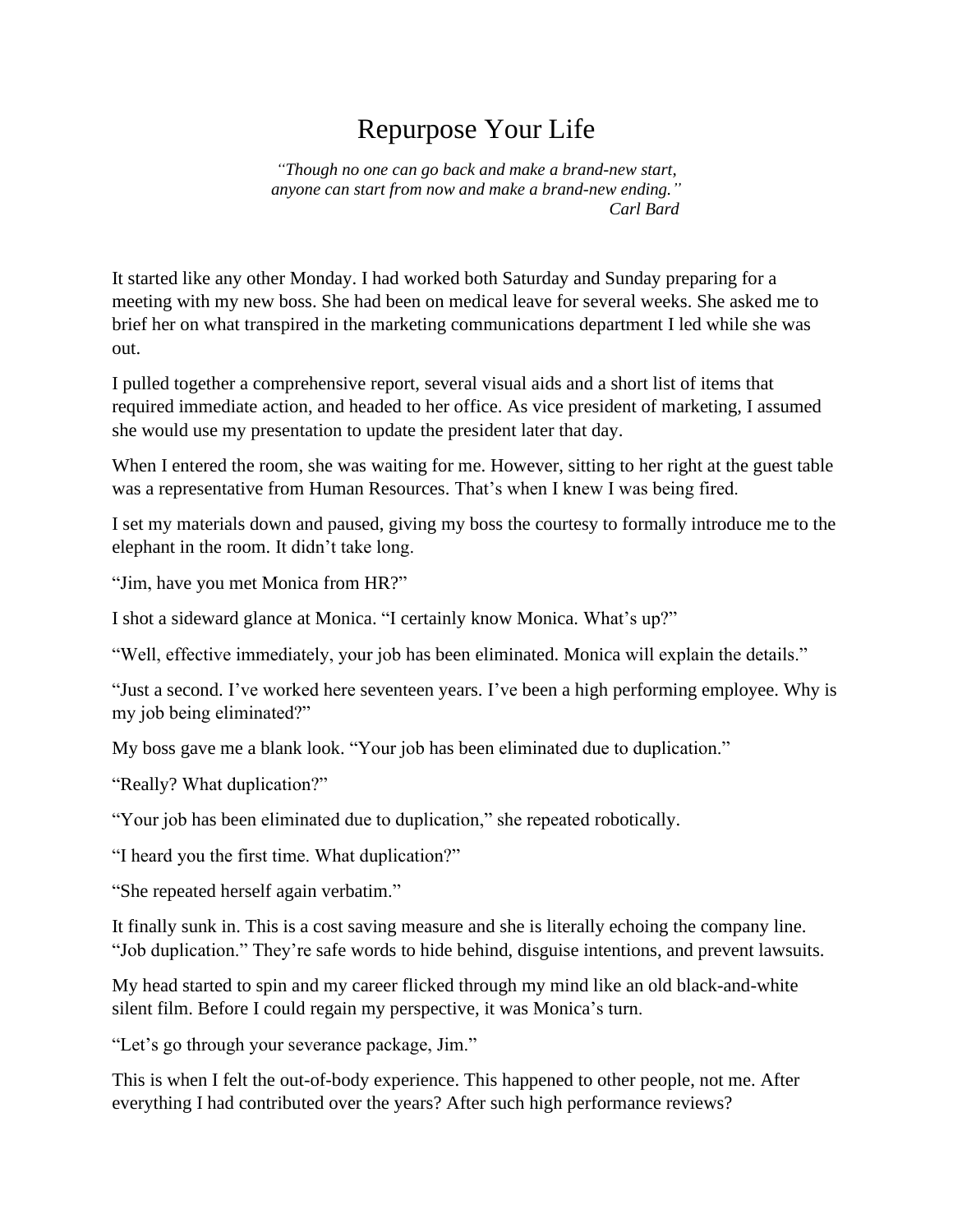I slipped back to reality for a moment. "Monica, is everything you're about to say in writing?"

"Yes, I will review it with you now and you can take it home, read it, sign it, and get it back to me."

Her comment gave me permission to check-out of the conversation. Everything started to slow down. I was lost in another galaxy far, far away.

When I finally left the room, I collected my thoughts and called my staff into my office to inform them. I encouraged them to stay positive and continue to achieve our goals for the balance of the year. I cleaned out my desk, but unlike others, who were escorted out of the building, I stayed the balance of the day to say goodbye to many of my long-term colleagues.

I arrived home at about 5:30 p.m. and sat down with my wife, Karen. "I want to talk to you about something that happened at work today."

"What happened?"

"I lost my job."

"Yeah, right."

"No, really, I lost my job."

She shifted her weight on the couch and leaned toward me. "Very funny. What really happened?"

"My job was eliminated."

"How could they eliminate your job after all of your accomplishments?"

"It's corporate America. Everyone's expendable."

"Did you really lose your job?" She looked at my expression. "You're serious!"

"Very."

"Why would they do that to *you*?"

I paused, watching her process the news. She always saw a silver lining. I loved that about her. She quickly transitioned from shock to anger to what's next.

After talking for thirty minutes she said, "I guess we'll have to get ready for God's next great adventure for us." Her attitude lifted my spirits and gave me hope.

She leaned back. "So, what do you want to do now, Jim?"

"Well, I have a Plan A, B, and C. Plan A is to find something similar to what I was doing. Plan B is to start my own business again as a freelance advertising copywriter and executive speechwriter like I did before. Plan C is to retire outright if our financial planner thinks we're ready. I'm leaning toward Plan A."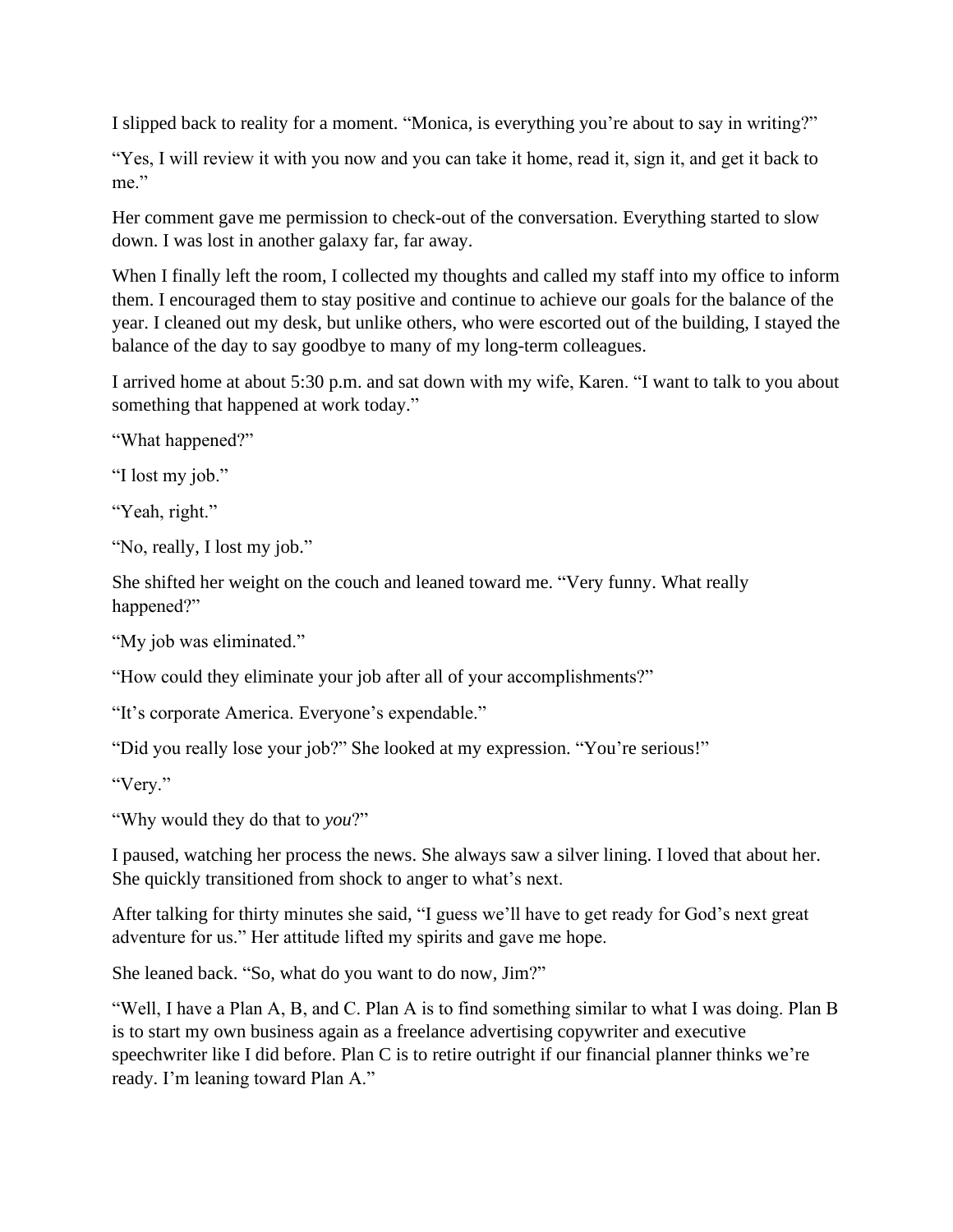"Are you sure you want to keep doing what you were doing?"

"Yeah. I love marketing communications. I've been doing it for forty-one years."

"Forty-one years? Do you need forty-two?" The simplicity of her question was powerful and profound, and it stunned me.

"Ah, well, it's all I know…"

She paused for a moment and then hit me again with the blunt force of a two-by-four to my forehead. "Forty-one years? When is the right time to do something different with your life?"

"Ah, now…I guess."

I would later learn that my severance package included outplacement assistance with a leading career transition firm. As an older worker, near retirement, I embraced this service, became actively involved in my job search, and learned the most effective resume, networking, and interviewing techniques to find employment in today's job market.

My job search was long and lonely. On one of the darkest days, I penned a creed to restore my perspective. A portion stated:

> When I'm discouraged, I will remember: I lost my position, not my skills, I lost my salary, not my value, I lost my benefits, not my health, I lost my colleagues, not my friends, I lost my role, not my reputation, I lost my duties, not my identity, I lost my livelihood, not my life.

Before I completed my outplacement training program, Debbie, the senior vice president of the career- transition firm asked me to consider Plan D in my job search. Plan D was to join their career-transition firm as a part-time consultant and spend my off time writing the articles and books I planned for full retirement.

Today, I'm a consultant for the largest career-transition firm in the world—and I've never been so fulfilled. I love helping professional people navigate through today's complicated job search process. Training and coaching job candidates to land better jobs than they had before is gratifying for me—and life-changing for them.

It's a second career that brings help and hope to people when they need it most. And, in the meantime, my nonfiction articles are being published and my first novel, *The Glimpse*, is now available online.

In Max Lucado's book, *Cure for the Common Life*, he says, "We need to know how to step away from the game. We need regular recalibrations." While I wasn't happy when my previous job was eliminated, I understand why it was important for me to step away from the game, recalibrate, and do something different with my life.